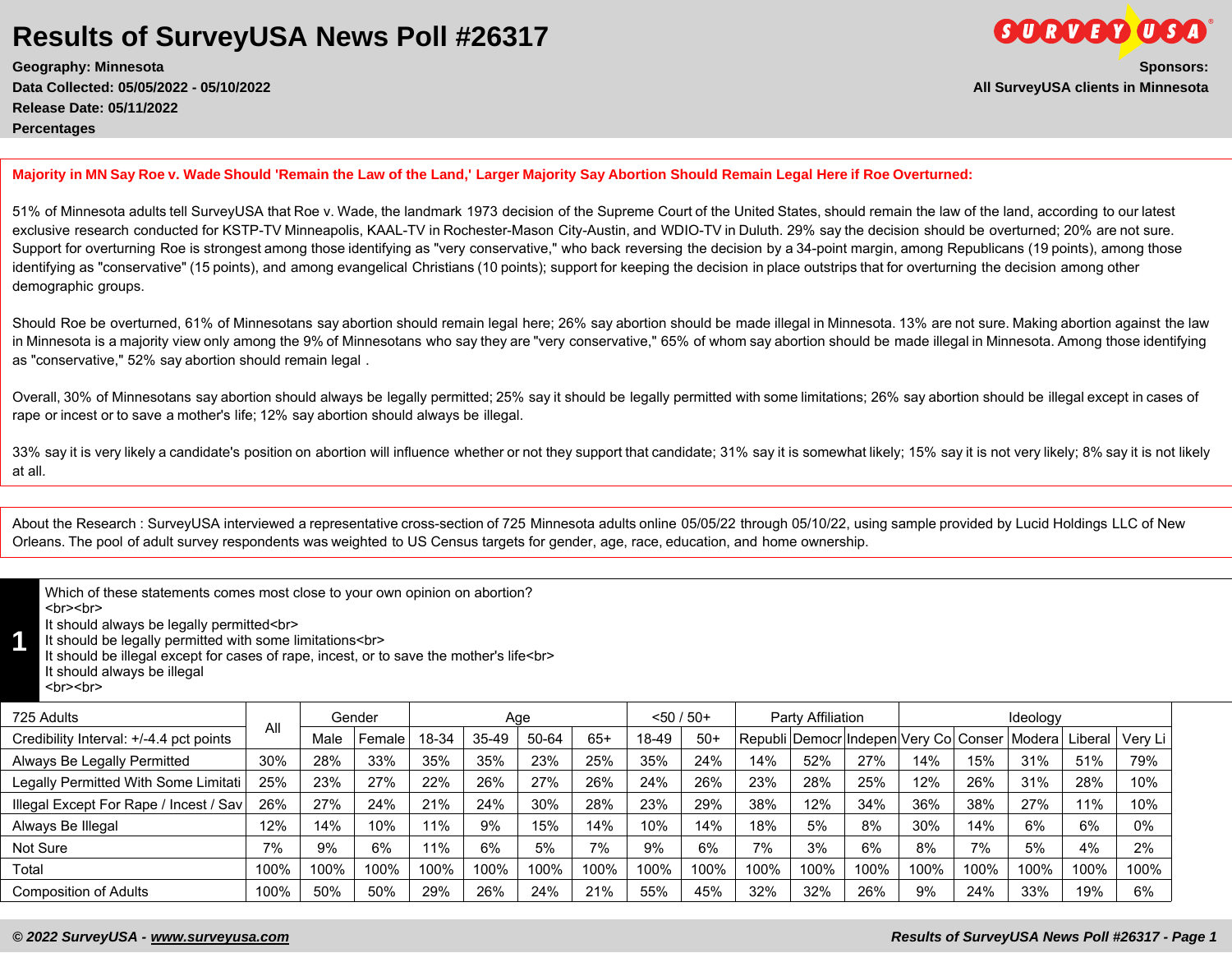**Release Date: 05/11/2022**

**Percentages**

Which of these statements comes most close to your own opinion on abortion? <br><br>

It should always be legally permitted<br>

**1** It should be legally permitted with some limitations<br>

It should be illegal except for cases of rape, incest, or to save the mother's life<br> It should always be illegal

<br><br>

| 725 Adults                              | All  |        | Ideology Aggregated |         |      | <b>Likely Voter</b>        |      |           |       | Top Issue |        |               |      | Parent |      | 2020 President |              |
|-----------------------------------------|------|--------|---------------------|---------|------|----------------------------|------|-----------|-------|-----------|--------|---------------|------|--------|------|----------------|--------------|
| Credibility Interval: +/-4.4 pct points |      | Conser | Modera              | Liberal |      | Certain   Probabl   COVID- |      | Inflation | Taxes | The Ec.   | Health | Abortio Crime |      | Yes    | No   | Trump          | <b>Biden</b> |
| Always Be Legally Permitted             | 30%  | 15%    | 31%                 | 58%     | 32%  | 35%                        | 44%  | 18%       | 25%   | 21%       | 50%    | 66%           | 15%  | 28%    | 31%  | 17%            | 46%          |
| Legally Permitted With Some Limitati    | 25%  | 22%    | 31%                 | 24%     | 26%  | 26%                        | 27%  | 23%       | 20%   | 33%       | 31%    | 13%           | 31%  | 25%    | 25%  | 22%            | 32%          |
| Illegal Except For Rape / Incest / Sav  | 26%  | 38%    | 27%                 | 11%     | 27%  | 20%                        | 15%  | 40%       | 28%   | 28%       | 10%    | 8%            | 43%  | 28%    | 24%  | 38%            | 15%          |
| Always Be Illegal                       | 12%  | 18%    | 6%                  | 4%      | 12%  | 8%                         | 9%   | 13%       | 19%   | 11%       | 6%     | 14%           | 7%   | 12%    | 12%  | 16%            | 4%           |
| Not Sure                                | 7%   | 7%     | 5%                  | 4%      | 4%   | 11%                        | 5%   | 6%        | 8%    | 7%        | 3%     | 0%            | 4%   | 6%     | 7%   | 7%             | 3%           |
| Total                                   | 100% | 100%   | 100%                | 100%    | 100% | 100%                       | 100% | 100%      | 100%  | 100%      | 100%   | 100%          | 100% | 100%   | 100% | 100%           | 100%         |
| <b>Composition of Adults</b>            | 100% | 34%    | 33%                 | 24%     | 66%  | 16%                        | 12%  | 12%       | 7%    | 25%       | 9%     | 12%           | 14%  | 32%    | 68%  | 40%            | 40%          |
|                                         |      |        |                     |         |      |                            |      |           |       |           |        |               |      |        |      |                |              |

<br><br>

It should always be legally permitted<br>

**1** It should be legally permitted with some limitations<br>

It should be illegal except for cases of rape, incest, or to save the mother's life<br>

It should always be illegal br>

| 725 Adults                              | All  | 2018 Governor |      |      |      | Religion                        |      |      | Evangelical |       | Abortion |       |      | Roe V Wade |      | If Overturned                                                      |      |
|-----------------------------------------|------|---------------|------|------|------|---------------------------------|------|------|-------------|-------|----------|-------|------|------------|------|--------------------------------------------------------------------|------|
| Credibility Interval: +/-4.4 pct points |      | Johnso        | Walz |      |      | Protest Catholic Other R No Org |      | Yes  | <b>No</b>   |       |          |       |      |            |      | Legal Al Some L Only Ra Never L Remain Overtur Legal in  Illegal i |      |
| Always Be Legally Permitted             | 30%  | 14%           | 45%  | 21%  | 22%  | 27%                             | 47%  | 21%  | 34%         | 100%  | 0%       | $0\%$ | 0%   | 49%        | 9%   | 46%                                                                | 5%   |
| Legally Permitted With Some Limitati    | 25%  | 25%           | 29%  | 32%  | 26%  | 19%                             | 22%  | 18%  | 28%         | 0%    | 100%     | 0%    | 0%   | 34%        | 13%  | 36%                                                                | 5%   |
| Illegal Except For Rape / Incest / Sav  | 26%  | 36%           | 15%  | 29%  | 28%  | 33%                             | 17%  | 38%  | 22%         | $0\%$ | 0%       | 100%  | 0%   | 9%         | 48%  | 11%                                                                | 56%  |
| Always Be Illegal                       | 12%  | 22%           | 6%   | 14%  | 16%  | 16%                             | 4%   | 19%  | 9%          | $0\%$ | 0%       | 0%    | 100% | 5%         | 26%  | 5%                                                                 | 30%  |
| Not Sure                                | 7%   | 3%            | 4%   | 5%   | 8%   | 5%                              | 10%  | 4%   | 8%          | $0\%$ | 0%       | 0%    | 0%   | 3%         | 4%   | 2%                                                                 | 3%   |
| Total                                   | 100% | 100%          | 100% | 100% | 100% | 100%                            | 100% | 100% | 100%        | 100%  | 100%     | 100%  | 100% | 100%       | 100% | 100%                                                               | 100% |
| Composition of Adults                   | 100% | 20%           | 41%  | 25%  | 26%  | 19%                             | 30%  | 22%  | 67%         | 30%   | 25%      | 26%   | 12%  | 51%        | 29%  | 61%                                                                | 26%  |



**GORDED OGA**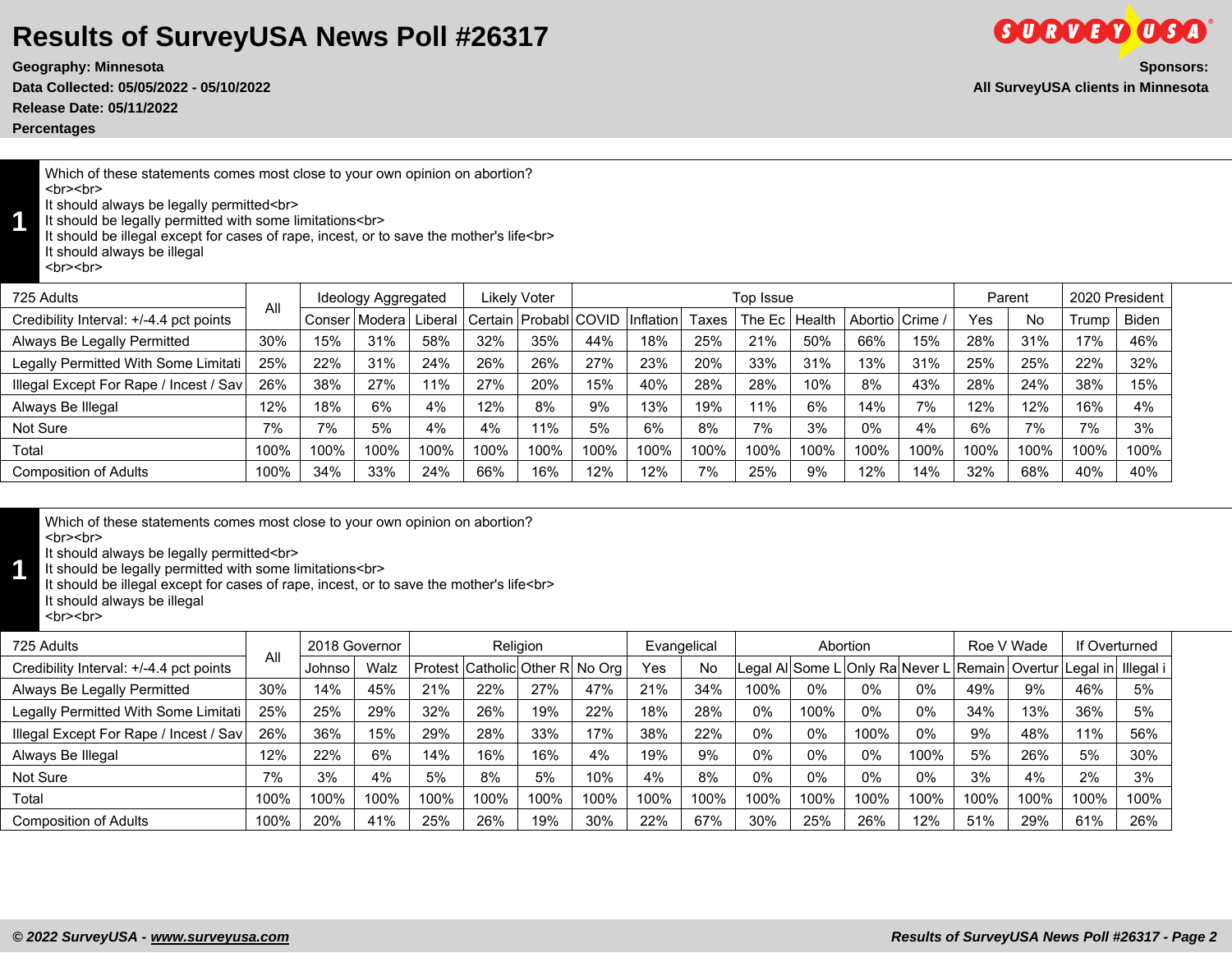**Data Collected: 05/05/2022 - 05/10/2022 All SurveyUSA clients in Minnesota**

**Release Date: 05/11/2022**

**Percentages**

**1**

Which of these statements comes most close to your own opinion on abortion? <br><br>

It should always be legally permitted<br>

It should be legally permitted with some limitations<br>

It should be illegal except for cases of rape, incest, or to save the mother's life<br> It should always be illegal

<br><br>

| 725 Adults                              |      |      | Abortion Vote Influence       |      |      |                       | Education |      |         | Income   |           | Home |      |       | Urbanicity |       |
|-----------------------------------------|------|------|-------------------------------|------|------|-----------------------|-----------|------|---------|----------|-----------|------|------|-------|------------|-------|
| Credibility Interval: +/-4.4 pct points | All  |      | Very Lik Somew Not Ver Not At |      |      | High Sc Some C 4-Year |           |      | < \$40K | $$40K -$ | $>$ \$80K | Own  | Rent | Urban | . Suburb ˈ | Rural |
| Always Be Legally Permitted             | 30%  | 49%  | 26%                           | 19%  | 19%  | 24%                   | 31%       | 35%  | 25%     | 31%      | 33%       | 30%  | 30%  | 39%   | 27%        | 27%   |
| Legally Permitted With Some Limitati    | 25%  | 17%  | 30%                           | 27%  | 40%  | 21%                   | 26%       | 27%  | 22%     | 25%      | 27%       | 26%  | 21%  | 25%   | 27%        | 22%   |
| Illegal Except For Rape / Incest / Sav  | 26%  | 18%  | 27%                           | 36%  | 20%  | 31%                   | 26%       | 20%  | 30%     | 21%      | 28%       | 27%  | 22%  | 20%   | 27%        | 27%   |
| Always Be Illegal                       | 12%  | 13%  | 15%                           | 8%   | 1%   | 12%                   | 11%       | 13%  | 11%     | 18%      | 6%        | 12%  | 13%  | 8%    | 11%        | 16%   |
| Not Sure                                | 7%   | 2%   | 3%                            | 11%  | 10%  | 12%                   | 5%        | 5%   | 13%     | 5%       | 5%        | 5%   | 14%  | 8%    | 7%         | 7%    |
| Total                                   | 100% | 100% | 100%                          | 100% | 100% | 100%                  | 100%      | 100% | 100%    | 100%     | 100%      | 100% | 100% | 100%  | 100%       | 100%  |
| <b>Composition of Adults</b>            | 100% | 33%  | 31%                           | 15%  | 8%   | 33%                   | 35%       | 32%  | 30%     | 39%      | 31%       | 72%  | 28%  | 22%   | 48%        | 30%   |

Which of these statements comes most close to your own opinion on abortion? <br><br>

It should always be legally permitted<br>

**1** It should be legally permitted with some limitations<br>

It should be illegal except for cases of rape, incest, or to save the mother's life<br>

It should always be illegal <br><br>

| 725 Adults                              |      |          | Region |      |              |
|-----------------------------------------|------|----------|--------|------|--------------|
| Credibility Interval: +/-4.4 pct points | All  | Twin Cit | S MN   | W MN | <b>NE MN</b> |
| Always Be Legally Permitted             | 30%  | 34%      | 29%    | 20%  | 27%          |
| Legally Permitted With Some Limitati    | 25%  | 25%      | 21%    | 31%  | 22%          |
| Illegal Except For Rape / Incest / Sav  | 26%  | 22%      | 34%    | 29%  | 30%          |
| Always Be Illegal                       | 12%  | 11%      | 9%     | 12%  | 16%          |
| Not Sure                                | 7%   | 8%       | 7%     | 8%   | 6%           |
| Total                                   | 100% | 100%     | 100%   | 100% | 100%         |
| <b>Composition of Adults</b>            | 100% | 58%      | 10%    | 16%  | 16%          |



**Geography: Minnesota Sponsors:**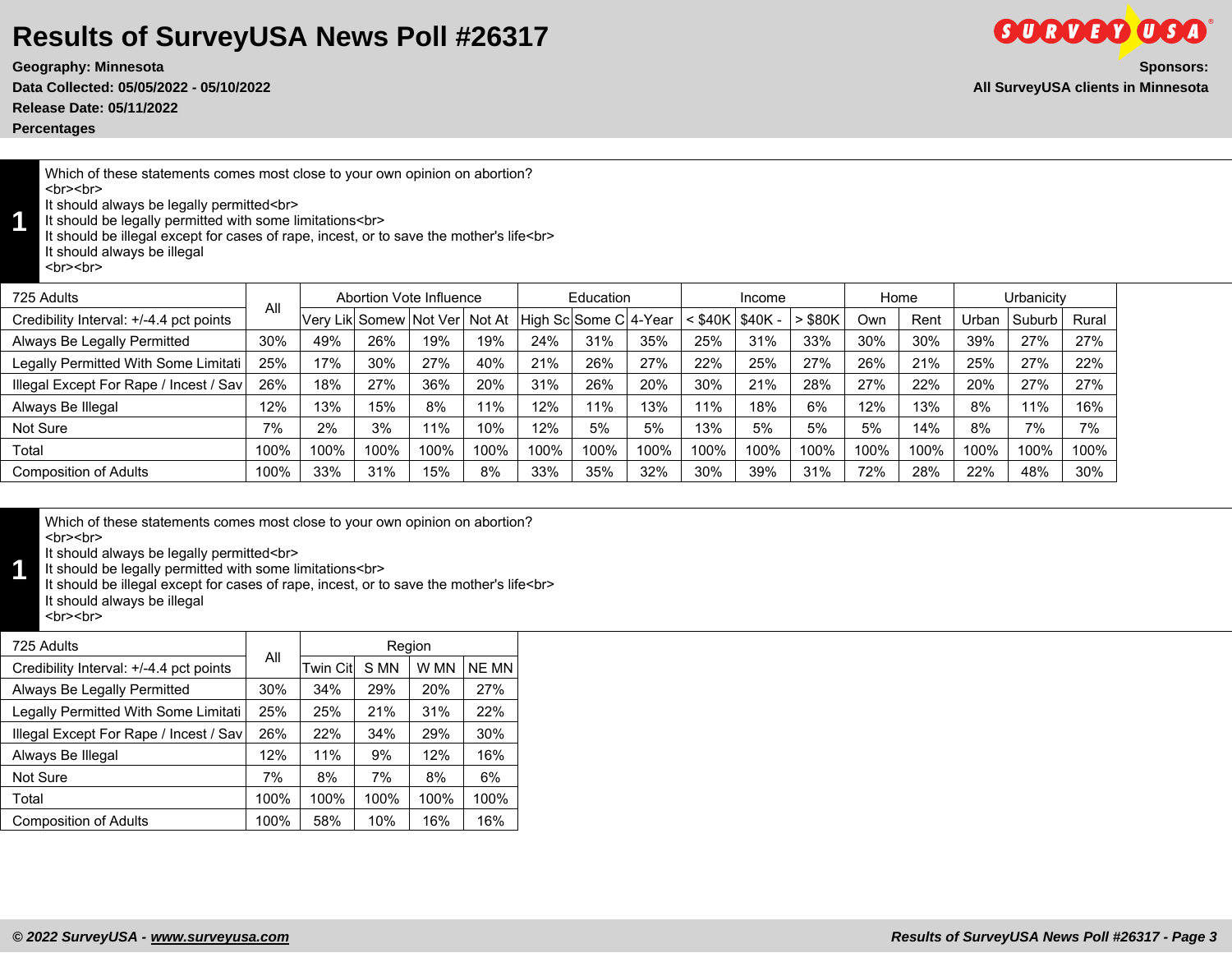**Data Collected: 05/05/2022 - 05/10/2022 All SurveyUSA clients in Minnesota**

**Release Date: 05/11/2022**

**Percentages**

**2**

# **Geography: Minnesota Sponsors:**

**GORDED OSA** 

The Supreme Court ruling Roe v. Wade legalized abortion in the United States. Should Roe v. Wade remain the law of the land? Or, should Roe v. Wade be overturned?

| 725 Adults                              |      | Gender<br>All |        |       | Aqe   |       |       | $< 50 / 50+$ |       |      | <b>Party Affiliation</b> |      |      |      | Ideology                                                         |      |      |
|-----------------------------------------|------|---------------|--------|-------|-------|-------|-------|--------------|-------|------|--------------------------|------|------|------|------------------------------------------------------------------|------|------|
| Credibility Interval: +/-4.4 pct points |      | Male          | Female | 18-34 | 35-49 | 50-64 | $65+$ | 18-49        | $50+$ |      |                          |      |      |      | Republi Democr Indepen Very Col Conser Modera  Liberal   Very Li |      |      |
| Remain Law Of Land                      | 51%  | 52%           | 51%    | 52%   | 54%   | 54%   | 44%   | 53%          | 49%   | 31%  | 79%                      | 45%  | 27%  | 38%  | 54%                                                              | 72%  | 92%  |
| Be Overturned                           | 29%  | 28%           | 30%    | 23%   | 25%   | 33%   | 36%   | 24%          | 34%   | 50%  | 14%                      | 30%  | 61%  | 45%  | 23%                                                              | 15%  | 5%   |
| Not Sure                                | 20%  | 20%           | 20%    | 25%   | 21%   | 13%   | 20%   | 23%          | 16%   | 20%  | 7%                       | 25%  | 12%  | 17%  | 23%                                                              | 13%  | 4%   |
| Total                                   | 100% | 100%          | 100%   | 100%  | 100%  | 100%  | 100%  | 100%         | 100%  | 100% | 100%                     | 100% | 100% | 100% | 100%                                                             | 100% | 100% |
| <b>Composition of Adults</b>            | 100% | 50%           | 50%    | 29%   | 26%   | 24%   | 21%   | 55%          | 45%   | 32%  | 32%                      | 26%  | 9%   | 24%  | 33%                                                              | 19%  | 6%   |

#### **2** The Supreme Court ruling Roe v. Wade legalized abortion in the United States.

Should Roe v. Wade remain the law of the land? Or, should Roe v. Wade be overturned?

| 725 Adults                              |      |           | Ideology Aggregated |           |      | Likely Voter                        |      |      |       | Top Issue        |      |                   |      | Parent |      | 2020 President |       |
|-----------------------------------------|------|-----------|---------------------|-----------|------|-------------------------------------|------|------|-------|------------------|------|-------------------|------|--------|------|----------------|-------|
| Credibility Interval: +/-4.4 pct points | All  | ⊦Conser ' | IModeral            | ' Liberal |      | Certain   Probabl COVID   Inflation |      |      | Taxes | The Ec   Health_ |      | Abortio   Crime / |      | Yes    | No   | Trump          | Biden |
| Remain Law Of Land                      | 51%  | 35%       | 54%                 | 77%       | 53%  | 60%                                 | 56%  | 38%  | 48%   | 52%              | 82%  | 77%               | 43%  | 47%    | 54%  | 31%            | 77%   |
| Be Overturned                           | 29%  | 50%       | 23%                 | 13%       | 34%  | 21%                                 | 28%  | 41%  | 39%   | 33%              | 13%  | 20%               | 45%  | 34%    | 26%  | 51%            | 13%   |
| Not Sure                                | 20%  | 15%       | 23%                 | 11%       | 12%  | 18%                                 | 16%  | 21%  | 13%   | 14%              | 6%   | 2%                | 12%  | 19%    | 19%  | 19%            | 10%   |
| Total                                   | 100% | 100%      | 100%                | 100%      | 100% | 100%                                | 100% | 100% | 100%  | 100%             | 100% | 100%              | 100% | 100%   | 100% | 100%           | 100%  |
| <b>Composition of Adults</b>            | 100% | 34%       | 33%                 | 24%       | 66%  | 16%                                 | 12%  | 12%  | 7%    | 25%              | 9%   | 12%               | 14%  | 32%    | 68%  | 40%            | 40%   |

**2** The Supreme Court ruling Roe v. Wade legalized abortion in the United States.

Should Roe v. Wade remain the law of the land? Or, should Roe v. Wade be overturned?

| 725 Adults                              |      | 2018 Governor |      |      |      | <b>Religion</b>                 |      | Evangelical |      |        | Abortion |      |      | Roe V Wade                                                         |       | If Overturned |      |
|-----------------------------------------|------|---------------|------|------|------|---------------------------------|------|-------------|------|--------|----------|------|------|--------------------------------------------------------------------|-------|---------------|------|
| Credibility Interval: +/-4.4 pct points | All  | ∴Johnso       | Walz |      |      | Protest Catholic Other R No Org |      | Yes         | No   |        |          |      |      | Legal Al Some L Only Ra Never L Remain Overtur Legal in  Illegal i |       |               |      |
| Remain Law Of Land                      | 51%  | 28%           | 74%  | 47%  | 44%  | 53%                             | 60%  | 35%         | 57%  | 83%    | 69%      | 19%  | 22%  | 100%                                                               | $0\%$ | 78%           | 9%   |
| Be Overturned                           | 29%  | 59%           | 17%  | 38%  | 36%  | 25%                             | 18%  | 45%         | 25%  | 8%     | 15%      | 55%  | 63%  | 0%                                                                 | 100%  | 11%           | 77%  |
| Not Sure                                | 20%  | 14%           | 9%   | 16%  | 21%  | 22%                             | 22%  | 20%         | 18%  | 8%     | 16%      | 27%  | 15%  | 0%                                                                 | 0%    | 11%           | 14%  |
| Total                                   | 100% | 100%          | 100% | 100% | 100% | 100%                            | 100% | 100%        | 100% | 100%   | 100%     | 100% | 100% | 100%                                                               | 100%  | 100%          | 100% |
| <b>Composition of Adults</b>            | 100% | 20%           | 41%  | 25%  | 26%  | 19%                             | 30%  | 22%         | 67%  | $30\%$ | 25%      | 26%  | 12%  | 51%                                                                | 29%   | 61%           | 26%  |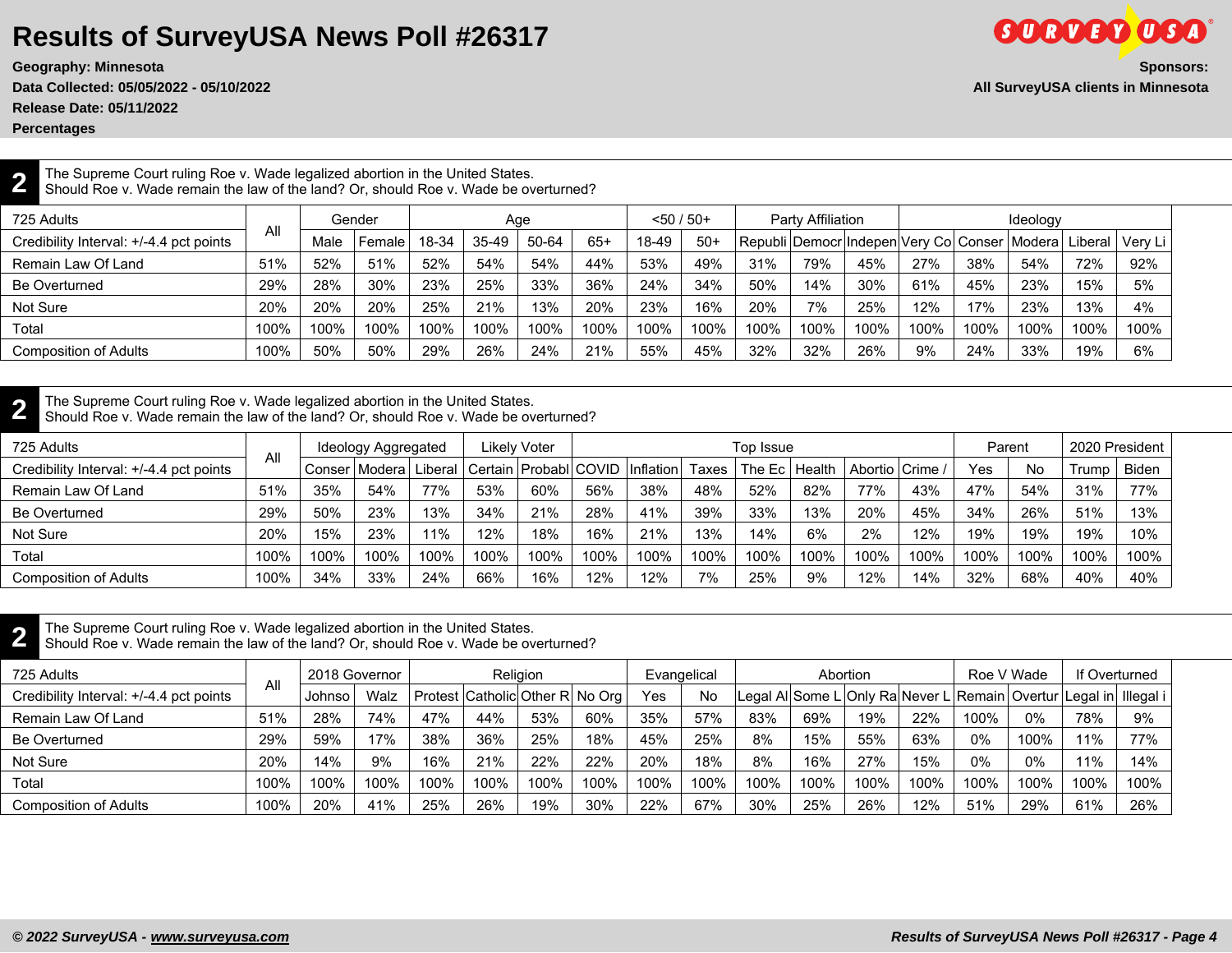**Geography: Minnesota Sponsors:**

**Release Date: 05/11/2022**

**Percentages**

**2**

#### The Supreme Court ruling Roe v. Wade legalized abortion in the United States. Should Roe v. Wade remain the law of the land? Or, should Roe v. Wade be overturned?

| 725 Adults                              | All  |      | Abortion Vote Influence           |      |      |                       | Education |      |              | Income  |             | Home |      |       | Urbanicitv |       |
|-----------------------------------------|------|------|-----------------------------------|------|------|-----------------------|-----------|------|--------------|---------|-------------|------|------|-------|------------|-------|
| Credibility Interval: +/-4.4 pct points |      |      | Very Lik Somew   Not Ver   Not At |      |      | High Sc Some C 4-Year |           |      | $\leq$ \$40K | \$40K - | <b>S80K</b> | Own  | Rent | Urban | . Suburb   | Rural |
| Remain Law Of Land                      | 51%  | 66%  | 54%                               | 43%  | 39%  | 41%                   | 49%       | 64%  | 48%          | 50%     | 56%         | 52%  | 50%  | 57%   | 52%        | 45%   |
| Be Overturned                           | 29%  | 29%  | 31%                               | 29%  | 33%  | 29%                   | 34%       | 23%  | 29%          | 28%     | $30\%$      | 32%  | 21%  | 26%   | 29%        | 31%   |
| Not Sure                                | 20%  | 4%   | 15%                               | 28%  | 28%  | 30%                   | 17%       | 13%  | 23%          | 23%     | 14%         | 17%  | 29%  | 17%   | 19%        | 24%   |
| Total                                   | 100% | 100% | 100%                              | 100% | 100% | 100%                  | 100%      | 100% | 100%         | 100%    | 100%        | 100% | 100% | 100%  | 100%       | 100%  |
| <b>Composition of Adults</b>            | 100% | 33%  | 31%                               | 15%  | 8%   | 33%                   | 35%       | 32%  | 30%          | 39%     | 31%         | 72%  | 28%  | 22%   | 48%        | 30%   |

**2** The Supreme Court ruling Roe v. Wade legalized abortion in the United States.

Should Roe v. Wade remain the law of the land? Or, should Roe v. Wade be overturned?

| 725 Adults                              |      |           | Region |      |       |
|-----------------------------------------|------|-----------|--------|------|-------|
| Credibility Interval: +/-4.4 pct points | All  | Twin Citl | S MN   | W MN | NE MN |
| Remain Law Of Land                      | 51%  | 55%       | 51%    | 40%  | 48%   |
| <b>Be Overturned</b>                    | 29%  | 26%       | 25%    | 35%  | 34%   |
| Not Sure                                | 20%  | 18%       | 24%    | 25%  | 18%   |
| Total                                   | 100% | 100%      | 100%   | 100% | 100%  |
| <b>Composition of Adults</b>            | 100% | 58%       | 10%    | 16%  | 16%   |

**3** Abortion is legally permitted in Minnesota, with some limitations. If Roe v. Wade is overturned, should abortion in Minnesota remain legally permitted? Or be made illegal?

| 725 Adults                              |      |      | Gender |       |       | Age   |       | $< 50 / 50 +$ |       |      | Party Affiliation |                                                           |      |      | Ideology |      |           |
|-----------------------------------------|------|------|--------|-------|-------|-------|-------|---------------|-------|------|-------------------|-----------------------------------------------------------|------|------|----------|------|-----------|
| Credibility Interval: +/-4.3 pct points | All  | Male | Female | 18-34 | 35-49 | 50-64 | $65+$ | 18-49         | $50+$ |      |                   | Republi Democr Indepen Very Col Conser   Modera   Liberal |      |      |          |      | ' Verv Lı |
| Remain Legally Permitted                | 61%  | 62%  | 59%    | 61%   | 60%   | 63%   | 58%   | 61%           | 61%   | 43%  | 83%               | 56%                                                       | 26%  | 52%  | 64%      | 81%  | 93%       |
| Be Made Illegal                         | 26%  | 24%  | 28%    | 23%   | 28%   | 28%   | 27%   | 25%           | 28%   | 42%  | 11%               | 31%                                                       | 65%  | 38%  | 21%      | 11%  | 4%        |
| Not Sure                                | 13%  | 14%  | 12%    | 16%   | 12%   | 8%    | 15%   | 14%           | 12%   | 15%  | 6%                | 13%                                                       | 9%   | 10%  | 15%      | 8%   | 4%        |
| Total                                   | 100% | 100% | 100%   | 100%  | 100%  | 100%  | 100%  | 100%          | 100%  | 100% | 100%              | 100%                                                      | 100% | 100% | 100%     | 100% | 100%      |
| <b>Composition of Adults</b>            | 100% | 50%  | 50%    | 29%   | 26%   | 24%   | 21%   | 55%           | 45%   | 32%  | 32%               | 26%                                                       | 9%   | 24%  | 33%      | 19%  | 6%        |

**GORDED OSA**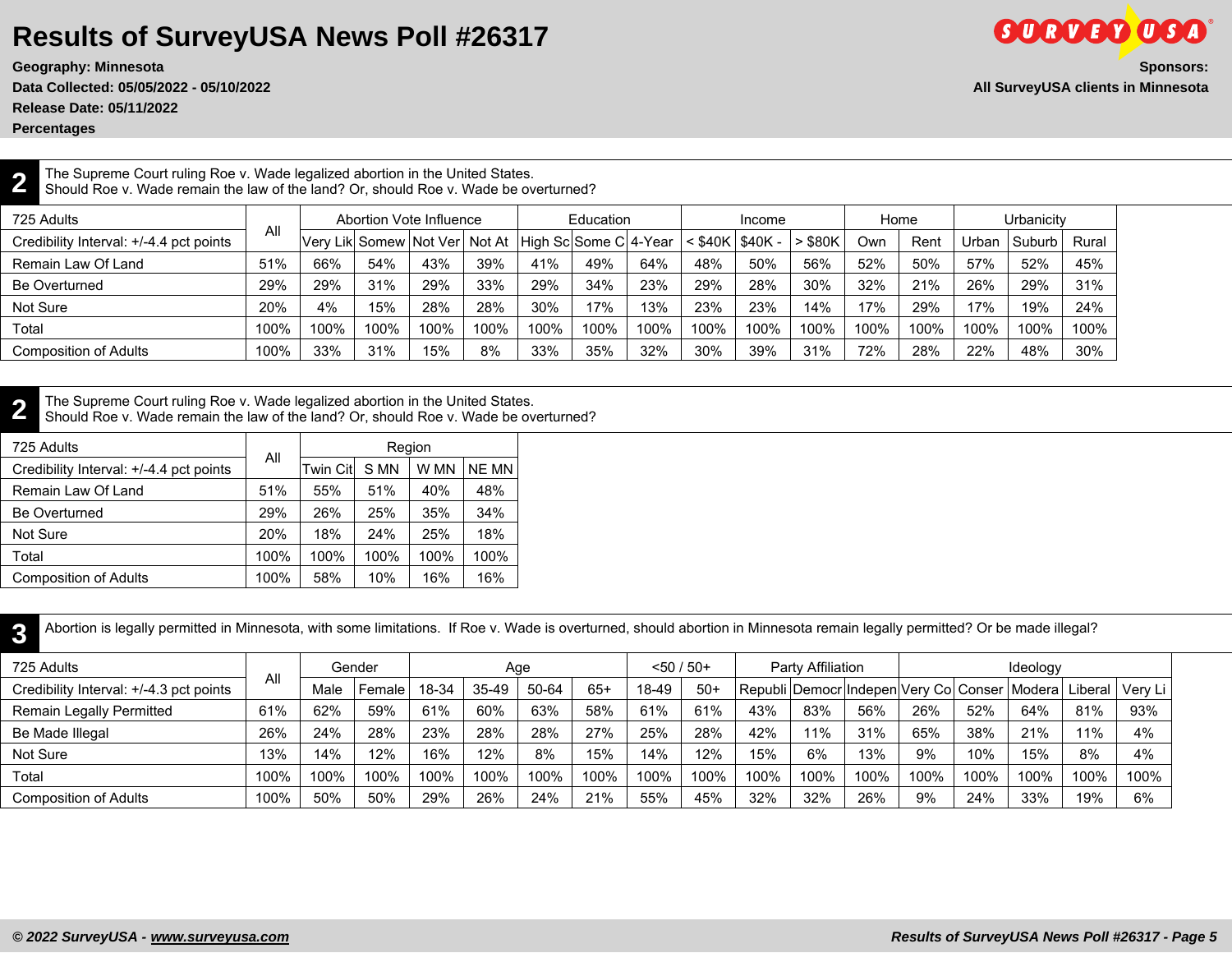**Release Date: 05/11/2022 Percentages**

| Abortion is legally permitted in Minnesota, with some limitations. If Roe v. Wade is overturned, should abortion in Minnesota remain legally permitted? Or be made illegal? |      |      |                           |      |      |                         |      |           |       |           |        |                 |      |        |      |       |                |
|-----------------------------------------------------------------------------------------------------------------------------------------------------------------------------|------|------|---------------------------|------|------|-------------------------|------|-----------|-------|-----------|--------|-----------------|------|--------|------|-------|----------------|
| 725 Adults                                                                                                                                                                  | All  |      | Ideology Aggregated       |      |      | Likelv Voter            |      |           |       | Top Issue |        |                 |      | Parent |      |       | 2020 President |
| Credibility Interval: +/-4.3 pct points                                                                                                                                     |      |      | Conser   Modera   Liberal |      |      | Certain   Probabl COVID |      | Inflation | Taxes | The Ec    | Health | Abortio Crime / |      | Yes    | No   | Trump | <b>Biden</b>   |
| Remain Legally Permitted                                                                                                                                                    | 61%  | 45%  | 64%                       | 83%  | 63%  | 70%                     | 75%  | 43%       | 55%   | 61%       | 87%    | 81%             | 57%  | 55%    | 64%  | 41%   | 84%            |
| Be Made Illegal                                                                                                                                                             | 26%  | 45%  | 21%                       | 10%  | 28%  | 19%                     | 17%  | 37%       | 39%   | 31%       | 12%    | 15%             | 33%  | 32%    | 23%  | 44%   | 11%            |
| Not Sure                                                                                                                                                                    | 13%  | 10%  | 15%                       | 7%   | 9%   | 11%                     | 8%   | 20%       | 6%    | 8%        | 1%     | 4%              | 10%  | 12%    | 13%  | 14%   | 5%             |
| Total                                                                                                                                                                       | 100% | 100% | 100%                      | 100% | 100% | 100%                    | 100% | 100%      | 100%  | 100%      | 100%   | 100%            | 100% | 100%   | 100% | 100%  | 100%           |
| Composition of Adults                                                                                                                                                       | 100% | 34%  | 33%                       | 24%  | 66%  | 16%                     | 12%  | 12%       | 7%    | 25%       | 9%     | 12%             | 14%  | 32%    | 68%  | 40%   | 40%            |

**3** Abortion is legally permitted in Minnesota, with some limitations. If Roe v. Wade is overturned, should abortion in Minnesota remain legally permitted? Or be made illegal?

| 725 Adults                              | All  | 2018 Governor |      |                                       |      | <b>Religion</b> |      | Evangelical |      |      | Abortion |      |      | Roe V Wade                                                            |      | If Overturned |      |
|-----------------------------------------|------|---------------|------|---------------------------------------|------|-----------------|------|-------------|------|------|----------|------|------|-----------------------------------------------------------------------|------|---------------|------|
| Credibility Interval: +/-4.3 pct points |      | Johnso        | Walz | Protest   Catholic   Other R   No Org |      |                 |      | Yes         | No   |      |          |      |      | Legal Al Some L Only Ra Never L Remain   Overtur Legal in   Illegal i |      |               |      |
| Remain Legally Permitted                | 61%  | 41%           | 79%  | 59%                                   | 52%  | 62%             | 70%  | 47%         | 65%  | 93%  | 87%      | 26%  | 23%  | 93%                                                                   | 24%  | 100%          | 0%   |
| Be Made Illegal                         | 26%  | 50%           | 15%  | 35%                                   | 30%  | 27%             | 15%  | 44%         | 21%  | 4%   | 6%       | 58%  | 66%  | 5%                                                                    | 70%  | 0%            | 100% |
| Not Sure                                | 13%  | 9%            | 5%   | 6%                                    | 19%  | 11%             | 15%  | 8%          | 13%  | 2%   | 7%       | 16%  | 11%  | 3%                                                                    | 6%   | 0%            | 0%   |
| Total                                   | 100% | 100%          | 100% | 100%                                  | 100% | 100%            | 100% | 100%        | 100% | 100% | 100%     | 100% | 100% | 100%                                                                  | 100% | 100%          | 100% |
| <b>Composition of Adults</b>            | 100% | 20%           | 41%  | 25%                                   | 26%  | 19%             | 30%  | 22%         | 67%  | 30%  | 25%      | 26%  | 12%  | 51%                                                                   | 29%  | 61%           | 26%  |

**3** Abortion is legally permitted in Minnesota, with some limitations. If Roe v. Wade is overturned, should abortion in Minnesota remain legally permitted? Or be made illegal?

| 725 Adults                              |      |                                                     | Abortion Vote Influence |      |      |      | Education |      |                           | Income |              |      | Home |       | Urbanicity |       |
|-----------------------------------------|------|-----------------------------------------------------|-------------------------|------|------|------|-----------|------|---------------------------|--------|--------------|------|------|-------|------------|-------|
| Credibility Interval: +/-4.3 pct points | All  | Very Lik Somew Not Ver Not At High Sc Some C 4-Year |                         |      |      |      |           |      | $<$ \$40K $\sqrt$ \$40K - |        | <b>\$80K</b> | Own  | Rent | Urban | Suburb     | Rural |
| Remain Legally Permitted                | 61%  | 67%                                                 | 64%                     | 60%  | 68%  | 50%  | 62%       | 70%  | 56%                       | 62%    | 64%          | 61%  | 59%  | 70%   | 63%        | 51%   |
| Be Made Illegal                         | 26%  | 31%                                                 | 29%                     | 17%  | 17%  | 28%  | 29%       | 22%  | 28%                       | 26%    | 25%          | 27%  | 23%  | 20%   | 26%        | 31%   |
| Not Sure                                | 13%  | 3%                                                  | 7%                      | 23%  | 15%  | 22%  | 9%        | 9%   | 16%                       | 12%    | 11%          | 11%  | 18%  | 10%   | 11%        | 18%   |
| Total                                   | 100% | 100%                                                | 100%                    | 100% | 100% | 100% | 100%      | 100% | 100%                      | 100%   | 100%         | 100% | 100% | 100%  | 100%       | 100%  |
| <b>Composition of Adults</b>            | 100% | 33%                                                 | 31%                     | 15%  | 8%   | 33%  | 35%       | 32%  | 30%                       | 39%    | 31%          | 72%  | 28%  | 22%   | 48%        | 30%   |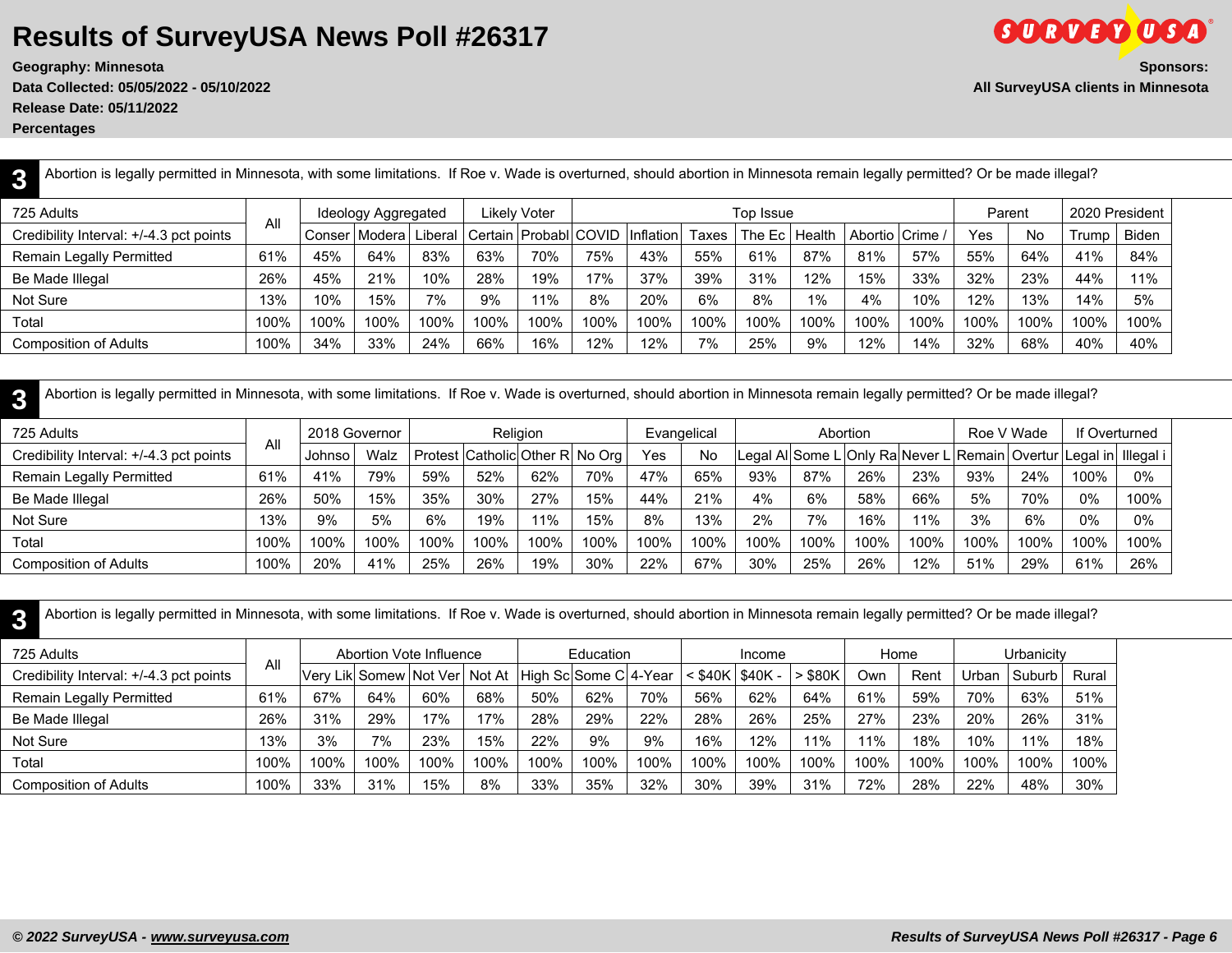**Geography: Minnesota Sponsors: Data Collected: 05/05/2022 - 05/10/2022 All SurveyUSA clients in Minnesota Release Date: 05/11/2022 Percentages**

**GORDED OSA** 

**3**

Abortion is legally permitted in Minnesota, with some limitations. If Roe v. Wade is overturned, should abortion in Minnesota remain legally permitted? Or be made illegal?

| 725 Adults                              |      |                 | Region |      |              |
|-----------------------------------------|------|-----------------|--------|------|--------------|
| Credibility Interval: +/-4.3 pct points | All  | <b>Twin Cit</b> | S MN   | W MN | <b>NE MN</b> |
| Remain Legally Permitted                | 61%  | 64%             | 53%    | 56%  | 57%          |
| Be Made Illegal                         | 26%  | 24%             | 30%    | 28%  | 30%          |
| Not Sure                                | 13%  | 12%             | 16%    | 16%  | 13%          |
| Total                                   | 100% | 100%            | 100%   | 100% | 100%         |
| <b>Composition of Adults</b>            | 100% | 58%             | 10%    | 16%  | 16%          |

| How likely is it a candidate's position on abortion will influence whether or not you support that candidate? Very likely? Somewhat likely? Not very likely? Or not at all likely? |      |      |        |       |         |       |       |               |       |      |                   |      |                                        |      |          |         |         |
|------------------------------------------------------------------------------------------------------------------------------------------------------------------------------------|------|------|--------|-------|---------|-------|-------|---------------|-------|------|-------------------|------|----------------------------------------|------|----------|---------|---------|
| 725 Adults                                                                                                                                                                         |      |      | Gender |       |         | Age   |       | $< 50 / 50 +$ |       |      | Party Affiliation |      |                                        |      | Ideology |         |         |
| Credibility Interval: +/-4.4 pct points                                                                                                                                            | All  | Male | Female | 18-34 | $35-49$ | 50-64 | $65+$ | 18-49         | $50+$ |      |                   |      | Republi Democr Indepen Very Col Conser |      | Moderal  | Liberal | Very Li |
| Very                                                                                                                                                                               | 33%  | 24%  | 42%    | 31%   | 35%     | 33%   | 34%   | 33%           | 33%   | 28%  | 51%               | 26%  | 51%                                    | 22%  | 25%      | 49%     | 77%     |
| Somewhat                                                                                                                                                                           | 31%  | 35%  | 28%    | 32%   | 34%     | 33%   | 26%   | 33%           | 29%   | 32%  | 31%               | 29%  | 27%                                    | 42%  | 28%      | 31%     | 11%     |
| Not Very                                                                                                                                                                           | 15%  | 19%  | 11%    | 18%   | 12%     | 15%   | 14%   | 15%           | 15%   | 18%  | 10%               | 20%  | 11%                                    | 22%  | 17%      | 12%     | 7%      |
| Not At All                                                                                                                                                                         | 8%   | 10%  | 7%     | 8%    | 8%      | 9%    | 9%    | 8%            | 9%    | 13%  | 3%                | 10%  | 6%                                     | 9%   | 13%      | 4%      | 2%      |
| Not Sure                                                                                                                                                                           | 12%  | 12%  | 12%    | 11%   | 11%     | 10%   | 17%   | 11%           | 13%   | 9%   | 5%                | 16%  | 5%                                     | 6%   | 16%      | 4%      | 3%      |
| Total                                                                                                                                                                              | 100% | 100% | 100%   | 100%  | 100%    | 100%  | 100%  | 100%          | 100%  | 100% | 100%              | 100% | 100%                                   | 100% | 100%     | 100%    | 100%    |
| <b>Composition of Adults</b>                                                                                                                                                       | 100% | 50%  | 50%    | 29%   | 26%     | 24%   | 21%   | 55%           | 45%   | 32%  | 32%               | 26%  | 9%                                     | 24%  | 33%      | 19%     | 6%      |

**4** How likely is it a candidate's position on abortion will influence whether or not you support that candidate? Very likely? Somewhat likely? Not very likely? Or not at all likely?

| 725 Adults                              |      |      | Ideology Aggregated |      |      | Likely Voter                        |      |                  |       | Top Issue       |      |                 |      | Parent |      | 2020 President |              |
|-----------------------------------------|------|------|---------------------|------|------|-------------------------------------|------|------------------|-------|-----------------|------|-----------------|------|--------|------|----------------|--------------|
| Credibility Interval: +/-4.4 pct points | All  |      | Conser   Modera   L |      |      | Liberal   Certain   Probabl   COVID |      | <b>Inflation</b> | Taxes | The Ec   Health |      | Abortio Crime / |      | Yes    | No   | Trump          | <b>Biden</b> |
| Very                                    | 33%  | 30%  | 25%                 | 56%  | 40%  | 29%                                 | 44%  | 31%              | 31%   | 24%             | 28%  | 90%             | 31%  | $30\%$ | 35%  | 26%            | 47%          |
| Somewhat                                | 31%  | 38%  | 28%                 | 26%  | 29%  | 38%                                 | 33%  | 43%              | 29%   | 39%             | 36%  | 7%              | 24%  | 37%    | 29%  | 32%            | 30%          |
| Not Very                                | 15%  | 19%  | 17%                 | 11%  | 16%  | 15%                                 | 9%   | 17%              | 20%   | 22%             | 21%  | 0%              | 19%  | 14%    | 15%  | 19%            | 12%          |
| Not At All                              | 8%   | 8%   | 13%                 | 3%   | 9%   | 3%                                  | 9%   | 6%               | 6%    | 10%             | 5%   | 1%              | 16%  | 9%     | 8%   | 13%            | 4%           |
| Not Sure                                | 12%  | 6%   | 16%                 | 4%   | 7%   | 14%                                 | 6%   | 3%               | 14%   | 5%              | 10%  | $0\%$           | 10%  | 9%     | 13%  | 10%            | 7%           |
| Total                                   | 100% | 100% | 100%                | 100% | 100% | 100%                                | 100% | 100%             | 100%  | 100%            | 100% | 100%            | 100% | 100%   | 100% | 100%           | 100%         |
| <b>Composition of Adults</b>            | 100% | 34%  | 33%                 | 24%  | 66%  | 16%                                 | 12%  | 12%              | 7%    | 25%             | 9%   | 12%             | 14%  | 32%    | 68%  | 40%            | 40%          |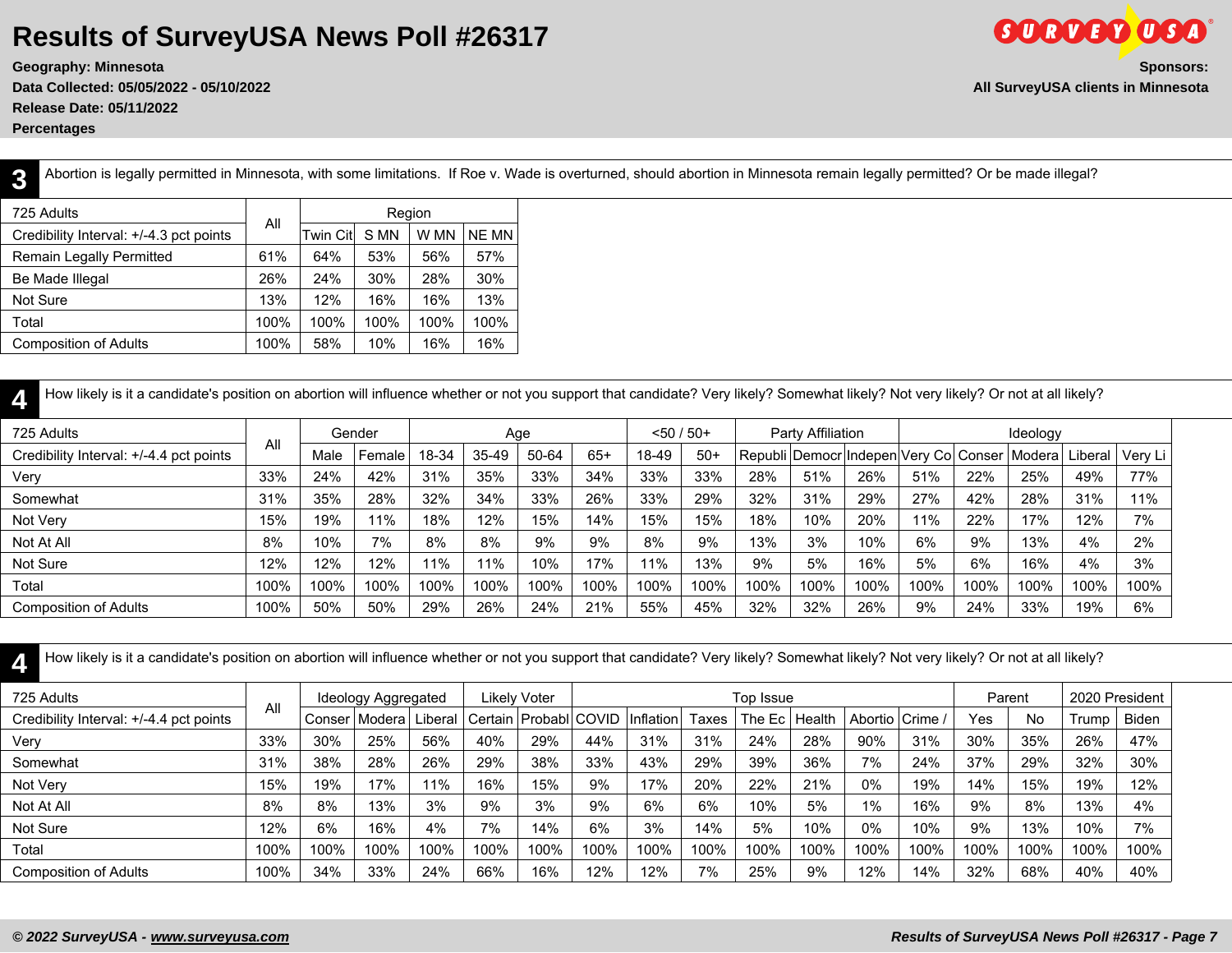**Release Date: 05/11/2022**

**Percentages**

| How likely is it a candidate's position on abortion will influence whether or not you support that candidate? Very likely? Somewhat likely? Not very likely? Or not at all likely? |      |               |      |      |      |                                 |      |      |             |      |                                 |          |      |            |                                         |               |      |
|------------------------------------------------------------------------------------------------------------------------------------------------------------------------------------|------|---------------|------|------|------|---------------------------------|------|------|-------------|------|---------------------------------|----------|------|------------|-----------------------------------------|---------------|------|
| 725 Adults                                                                                                                                                                         |      | 2018 Governor |      |      |      | Religion                        |      |      | Evangelical |      |                                 | Abortion |      | Roe V Wade |                                         | If Overturned |      |
| Credibility Interval: +/-4.4 pct points                                                                                                                                            | All  | Johnso        | Walz |      |      | Protest Catholic Other R No Org |      | Yes  | <b>No</b>   |      | Legal Al Some L Only Ra Never L |          |      |            | Remain   Overtur   Legal in   Illegal i |               |      |
| Very                                                                                                                                                                               | 33%  | 29%           | 46%  | 32%  | 34%  | 25%                             | 38%  | 37%  | 34%         | 54%  | 23%                             | 24%      | 37%  | 43%        | 34%                                     | 36%           | 39%  |
| Somewhat                                                                                                                                                                           | 31%  | 33%           | 31%  | 39%  | 24%  | 40%                             | 25%  | 38%  | 29%         | 27%  | 38%                             | 32%      | 38%  | 33%        | 34%                                     | 33%           | 34%  |
| Not Very                                                                                                                                                                           | 15%  | 19%           | 14%  | 14%  | 18%  | 15%                             | 14%  | 13%  | 16%         | 10%  | 16%                             | 21%      | 10%  | 13%        | 15%                                     | 15%           | 10%  |
| Not At All                                                                                                                                                                         | 8%   | 14%           | 3%   | 8%   | 9%   | 4%                              | 12%  | 6%   | 10%         | 5%   | 14%                             | 7%       | 8%   | 6%         | 10%                                     | 10%           | 6%   |
| Not Sure                                                                                                                                                                           | 12%  | 4%            | 6%   | 6%   | 15%  | 16%                             | 12%  | 7%   | 12%         | 4%   | 10%                             | 16%      | 8%   | 5%         | 7%                                      | 6%            | 12%  |
| Total                                                                                                                                                                              | 100% | 100%          | 100% | 100% | 100% | 100%                            | 100% | 100% | 100%        | 100% | 100%                            | 100%     | 100% | 100%       | 100%                                    | 100%          | 100% |
| <b>Composition of Adults</b>                                                                                                                                                       | 100% | 20%           | 41%  | 25%  | 26%  | 19%                             | 30%  | 22%  | 67%         | 30%  | 25%                             | 26%      | 12%  | 51%        | 29%                                     | 61%           | 26%  |

| How likely is it a candidate's position on abortion will influence whether or not you support that candidate? Very likely? Somewhat likely? Not very likely? Or not at all likely? |      |       |       |                               |      |                       |           |      |         |          |           |      |      |       |            |       |  |
|------------------------------------------------------------------------------------------------------------------------------------------------------------------------------------|------|-------|-------|-------------------------------|------|-----------------------|-----------|------|---------|----------|-----------|------|------|-------|------------|-------|--|
| 725 Adults                                                                                                                                                                         |      |       |       | Abortion Vote Influence       |      |                       | Education |      |         | Income   |           |      | Home |       | Urbanicity |       |  |
| Credibility Interval: +/-4.4 pct points                                                                                                                                            | All  |       |       | Very Lik Somew Not Ver Not At |      | High Sc Some C 4-Year |           |      | ∶ \$40K | $$40K -$ | $>$ \$80K | Own  | Rent | Urban | Suburb     | Rural |  |
| Very                                                                                                                                                                               | 33%  | 100%  | $0\%$ | 0%                            | 0%   | 26%                   | 32%       | 42%  | 26%     | 36%      | 36%       | 33%  | 33%  | 39%   | 36%        | 25%   |  |
| Somewhat                                                                                                                                                                           | 31%  | 0%    | 100%  | $0\%$                         | 0%   | 26%                   | 35%       | 32%  | 33%     | 30%      | 32%       | 32%  | 30%  | 28%   | 30%        | 36%   |  |
| Not Very                                                                                                                                                                           | 15%  | 0%    | $0\%$ | 100%                          | 0%   | 15%                   | 17%       | 13%  | 14%     | 14%      | 17%       | 16%  | 14%  | 11%   | 16%        | 16%   |  |
| Not At All                                                                                                                                                                         | 8%   | $0\%$ | 0%    | 0%                            | 100% | 12%                   | 7%        | 7%   | 11%     | 7%       | 8%        | 9%   | 8%   | 11%   | 7%         | 9%    |  |
| Not Sure                                                                                                                                                                           | 12%  | 0%    | $0\%$ | 0%                            | 0%   | 21%                   | 9%        | 6%   | 17%     | 12%      | 7%        | 11%  | 15%  | 10%   | 11%        | 15%   |  |
| Total                                                                                                                                                                              | 100% | 100%  | 100%  | 100%                          | 100% | 100%                  | 100%      | 100% | 100%    | 100%     | 100%      | 100% | 100% | 100%  | 100%       | 100%  |  |
| <b>Composition of Adults</b>                                                                                                                                                       | 100% | 33%   | 31%   | 15%                           | 8%   | 33%                   | 35%       | 32%  | 30%     | 39%      | 31%       | 72%  | 28%  | 22%   | 48%        | 30%   |  |

How likely is it a candidate's position on abortion will influence whether or not you support that candidate? Very likely? Somewhat likely? Not very likely? Or not at all likely?